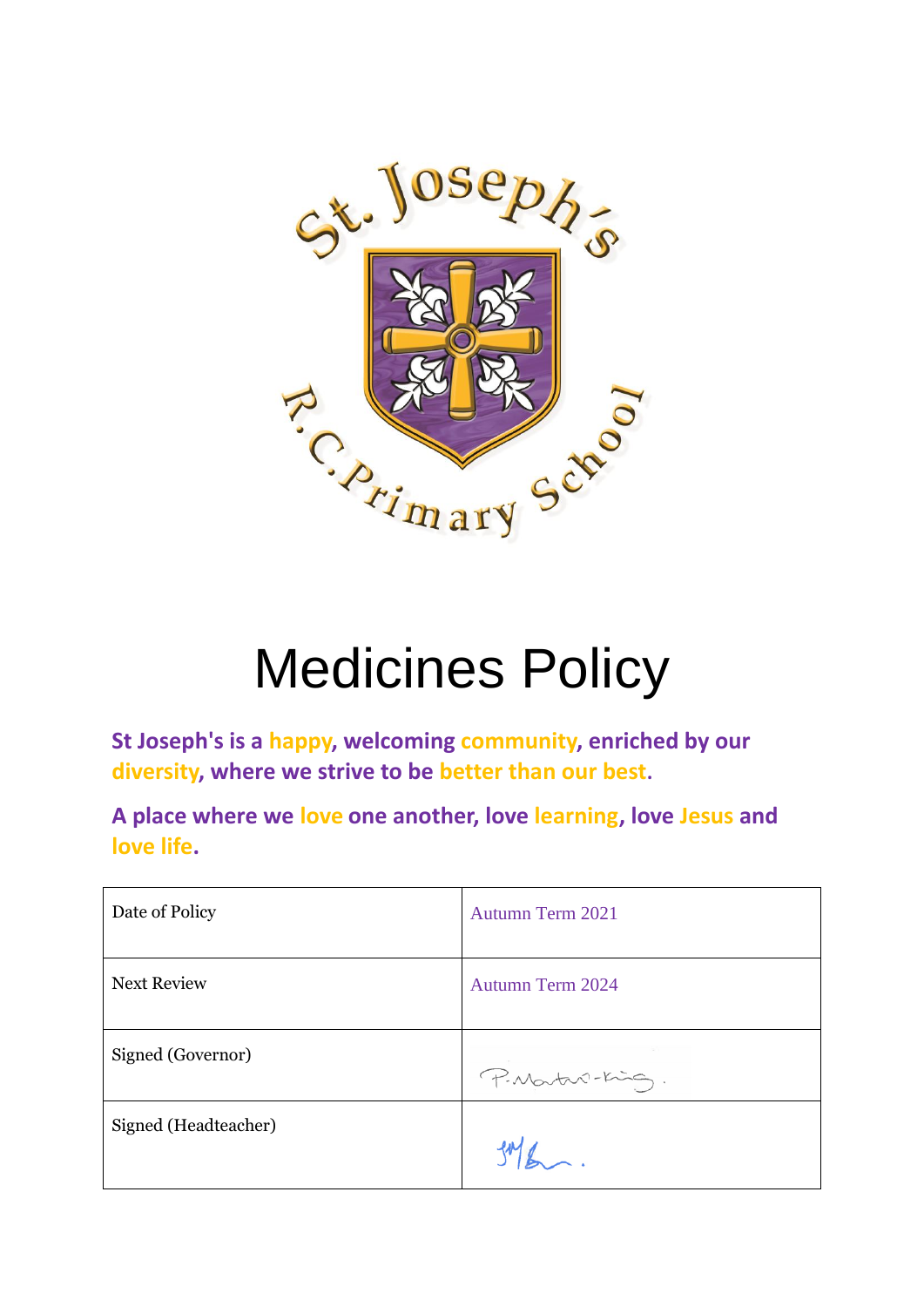# **Introduction**

The purpose of this policy is to ensure that best practice is followed in school and all staff are familiar with the procedures St Joseph's RC Primary school has in place to meet the duty of care we have for all of our pupils, present and in the future. This policy has been prepared to ensure appropriate action is taken to safely administer medication to our pupils, within the guidelines issued by the LA and the legal framework laid down to cover all aspects of pupil care and medication.

The Special Educational Needs and Disabilities Act 2001 requires schools to make "reasonable adjustments" to facilitate the entry and progress of pupils with disabilities and related needs. The National Curriculum Inclusion Statement 2000 emphasises the importance of providing effective learning opportunities for all pupils and offers key principles for inclusion. Among these principles are those related to overcoming barriers to learning, which takes account of those with medical needs. Pupils with special medical needs have the same right of admission as other children and cannot be excluded from school on medical grounds alone.

Administering medications in school is a voluntary role. Staff carrying out this role will have taken the course on "Supporting Pupils at School with Medical Conditions" so they can understand the legislation and guidelines around medical issues. In addition any additional training needs identified (such as the use of epipens) will need to be met as soon as it possible. The staff currently trained to administer medications in school are displayed in the First Aid Room.

They are known as the Identified Persons (IP) for administering medications in our school. The Headteacher accepts responsibility for the supervision and administration of medicines and is supported in this role by the four IPs.

A parents' information leaflet is distributed annually to all parents in the autumn term of each academic year.

Unless a specific need arises to review this policy sooner it will be reviewed annually in the summer term.

In EYFS providers must have and implement a policy, and procedures for administering medicines. It must include systems for obtaining information about a child's needs for medicines and for keeping this information up to date. Training must be provided for staff where the administration of medicine required medical or technical knowledge.

# **RETURNING TO SCHOOL AFTER ILLNESS/MEDICINES BEING PRESCRIBED**

To limit the spread of infection to other children or staff, our school policy is that no child should return to school until at least 48 hours have passed since the last time they vomited or had diarrhoea (if the child is suffering from an infection). This will limit the chance of an allergic reaction to the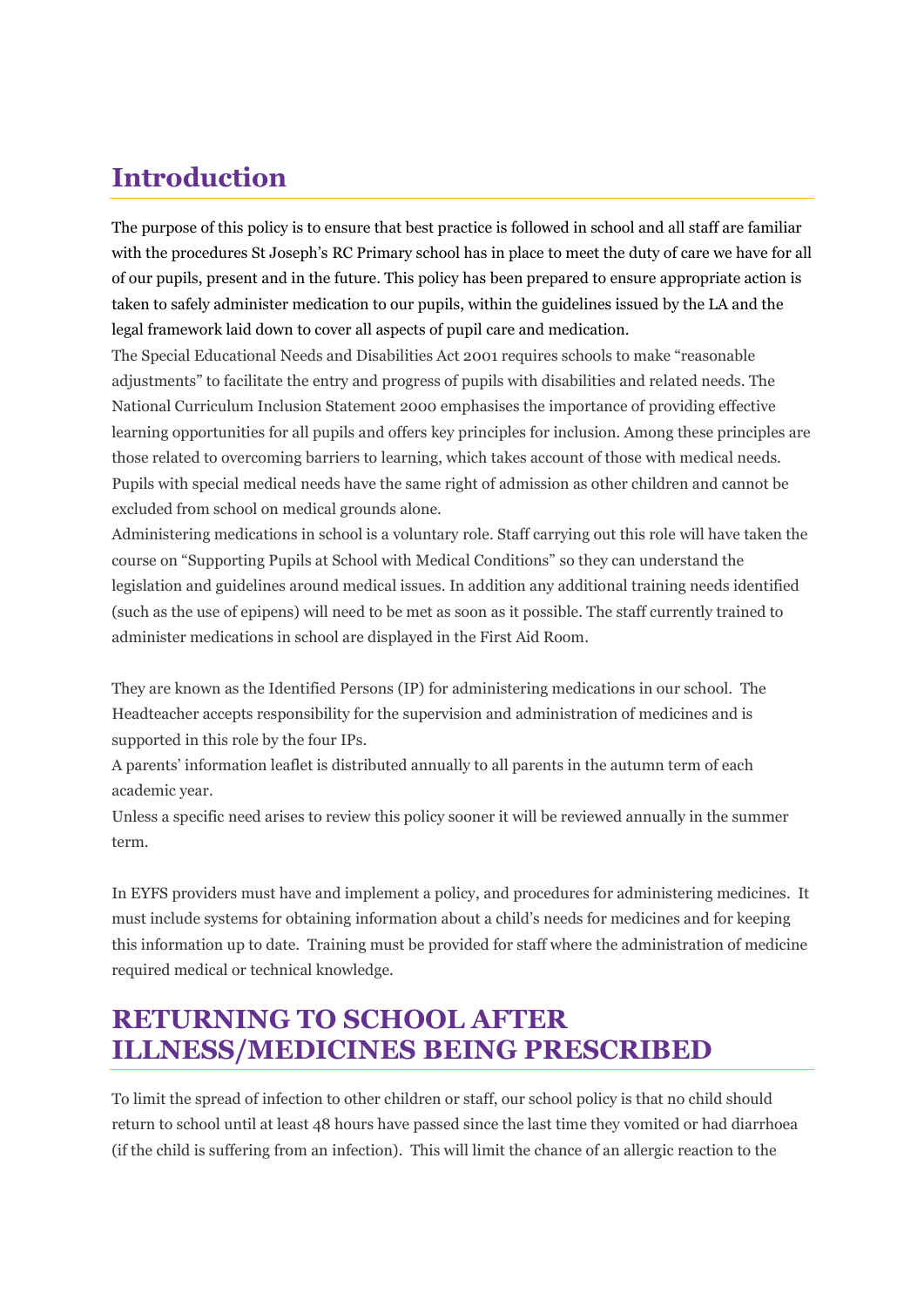medication occurring in school and give the medication a chance to get into their system and start working.

# **WHAT MEDICINES WILL WE AGREE TO ADMINISTER?**

We will only administer medication that has been prescribed by a medical practitioner and that, because of timing issues, would be impractical to administer outside of school hours. For instance if a medication must be given at 12 noon it would be acceptable for us to administer it but antibiotics that are taken three times a day could be given at home – before school, after school and before bedtime. Parents should ask their GP or medical practitioner to consider prescription regimes and alternative medications that enable pupils to take medication before and after school whenever possible. Only a small minority of pupils should need to access medication during the day.

The school insurance policy allows for administering of prescribed oral medication, medipens (following a care plan), prescribed creams, syrups and tablets. It does not allow for invasive medication and injections. If a pupil has medical needs that require invasive medications a risk assessment would need to be drawn up and guidance sought from the LA, health authority and child's parents and GP before agreeing to administer these medications.

If medicines are to be administered both at home and at school parents may need to ask their GP for a split prescription to avoid the need to decant medication into alternative containers, without the medical practitioner's specific directions being available.

# **PACKAGING OF MEDICATIONS**

Medications will only be accepted in the pharmacist's original packaging, with the pharmacist's name and details clearly printed. The label should have the pupil's name, address and ideally date of birth clearly printed on it. Staff will check that medication is in date.

The Medicines Act 1968 stipulates that where a medical practitioner has prescribed medication, it must be administered in accordance with the specific instructions of that practitioner. Prescribed medications will only be accepted if full details of dosage regime and administering details are typed on the pharmacy label. Medicines will not be accepted if these details have been altered by hand. We will **not** accept prescribed medication that says "use as directed" or words to that affect. Instructions must be full and clear.

If a parent asks the school to vary the dosage either in terms of the amount or the timings we will not do so. Instead the medication will be returned to the parent with a request for a new prescription to be issued. If this means that the pupil is unable to cope in school while this takes place then the parents should keep the pupil at home for a day or two while this is resolved. This should be recorded as an authorised absence.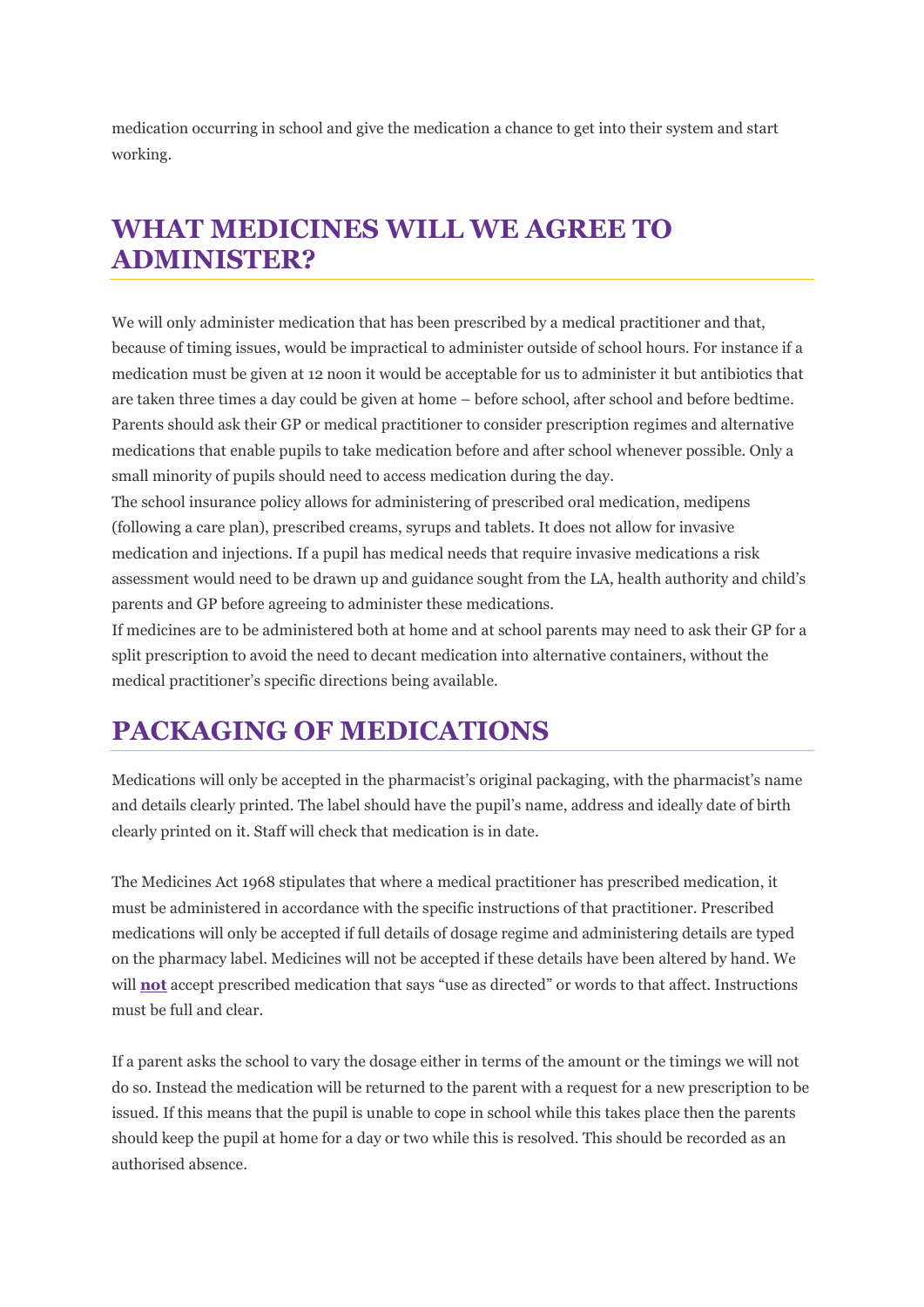# **WHO WILL WE ACCEPT MEDICINES FROM?**

Prescribed medicines will only be accepted from a parent or a known carer who parents have delegated parental responsibility to. If unsure always check. Refuse to accept medication if you are unsure of its source or purpose. Medication must never be taken directly from a pupil. When medication is brought into school the IP will check it is acceptable and ask the parent/carer to fill in a consent form to enable us to administer the medication. This form must also be signed by the IP and a witness. The Head (or Deputy Head in their absence) must also sign this form before medication can be administered.

Parents or those with parental responsibility must ensure they have supplied the school with sufficient information about the child's needs and difficulties to enable the school to make a decision about how they may help. They must also keep the school informed of any changes to treatment regimes or protocols. Parents must also ensure the school is aware of any cultural or religious beliefs that could affect the way a child is treated in an emergency situation, or in relation to their day to day medical needs.

# **STORAGE OF MEDICATION**

To comply with the Misuse of Drugs Regulations 2001, and as a matter of good practice, all prescription medications kept on school premises will be stored in the secure, approved medicine cabinet located just off the MI room. In line with City of Sunderland guidelines keys to the cabinet will be kept securely in the MI room. They must never be left in the office.

The only exceptions to this will be emergency medications that need to be kept near the pupil and would be impractical to get quickly from the office in the event of an emergency. In our school this will cover inhalers, epipens and allergy medicine. These may be kept in class in the teachers' cupboard so that they are not freely available to all pupils. The child concerned and staff working with them should be made aware of the location of their medicines.

Alternatively, if the teacher feels the child in their class using an inhaler is responsible enough to take care of it themselves, they may keep it either in their desk tray or coat pocket, as appropriate. They must understand it is their responsibility to take care of their inhaler, use it sensibly and ensure no other pupil uses it.

For school trips or outdoor activities epipens should be stored in a "bum bag" worn by a member of staff accompanying the pupil, or in some other easily accessible container. Inhalers can be stored in any appropriate container carried by a member of staff accompanying the pupil.

If training is required for staff to administer emergency medication it must be provided as soon as is possible. All staff should feel able to act in an emergency situation where it is better to do something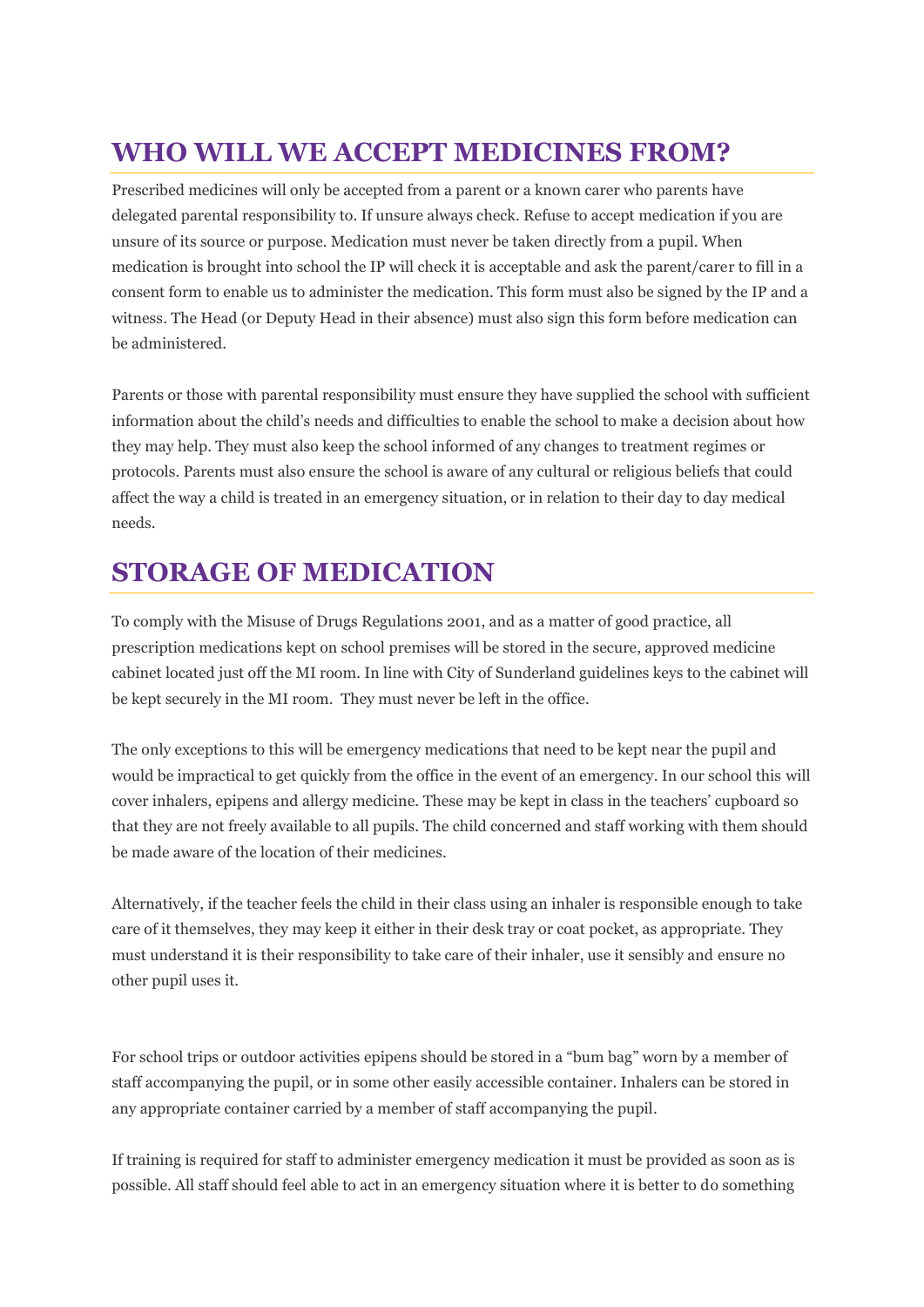than to do nothing. In such situations staff should use their best endeavours to help a child whilst ensuring that appropriate emergency assistance is sought.

These storage instructions will apply to staff as well as pupil medications.

# **THE EDUCATION (SCHOOL PREMISES) REGULATIONS 1999**

These regulations require every school to have a room appropriate and readily available for use for medical or dental examination and treatment and for the caring of sick or injured pupils. It must contain a washbasin and be near a toilet. It should also contain a bed. The MI Room situated opposite the Nursery is designated as our medical room.

# **RECORDS OF MEDICATION**

All medications accepted into school must be recorded in the register of medication. All dosages must be accounted for. Parents or those with parental responsibility must fill in a permission form when they bring in the medication.

A "Record Form for Individual Pupil Medication" must also be filled in by the IP. When medications are administered the IP will also record the details on this form. As a matter of good practice the form should be countersigned by a witness. The witness should be a member of staff but does not have to be an IP for medications. Blank copies of these forms can be found in the appendices of this policy for reference. The Local Authority take the view that to fail to maintain accurate records could be construed as negligence.

If a pupil refuses to take their medication this should be recorded on the form. Parents should be informed the same day and if necessary a liaison meeting with the pupil's parents and the professional dealing with their medical needs should be arranged.

In the event of an error in administration staff must immediately

- Seek advice from the child's GP or hospital
- Keep the child under observation
- Notify parents
- Contact the LEA

#### **CARE PLANS**

Sunderland Local Authority (Circular 14/96) recommends that schools set up care plans for any pupil who has medical needs, including pupils who access prescription medication in school, and for any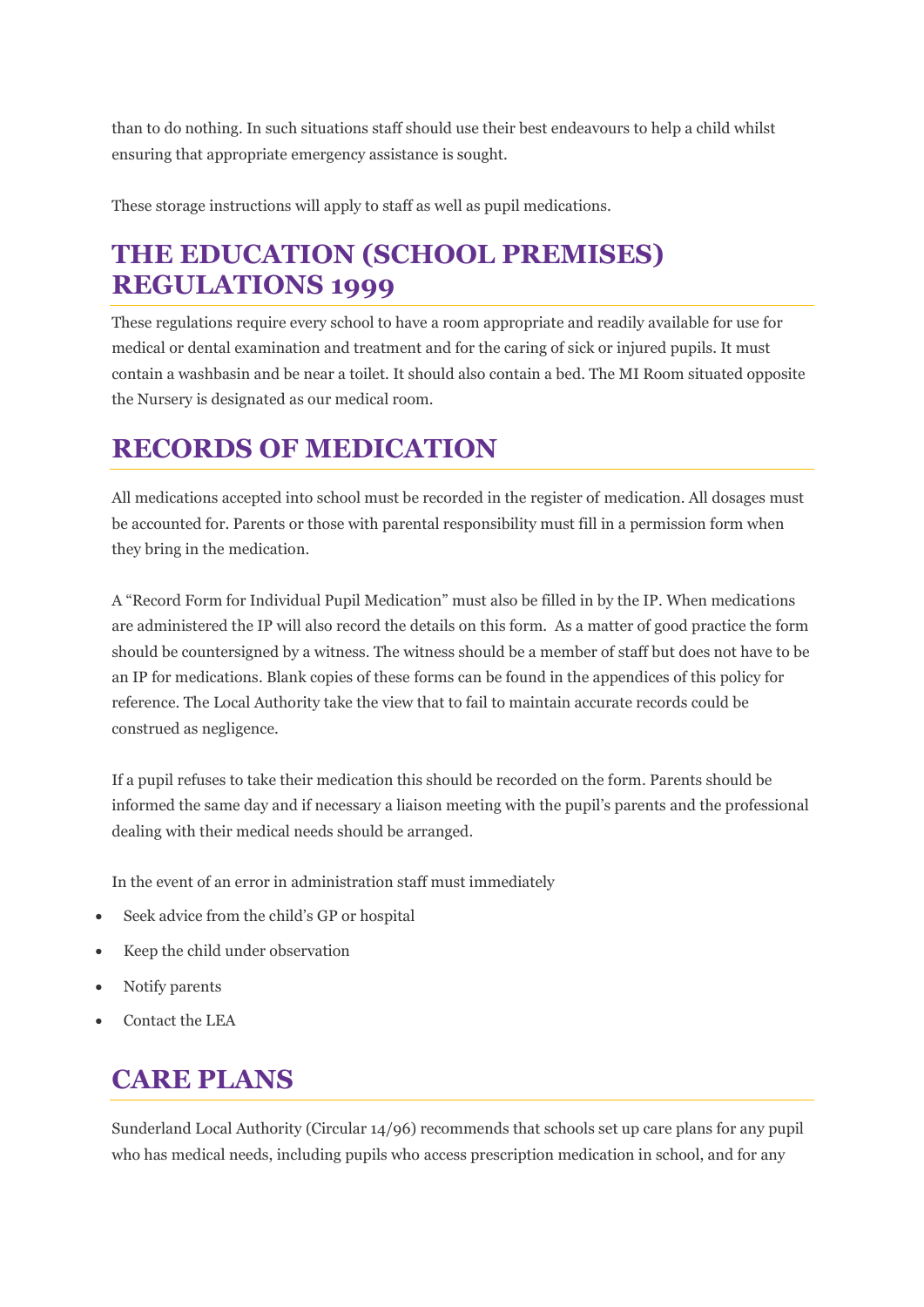pupil who could be at risk e.g. a child with a nut allergy, even if they do not need access to medication on a regular basis.

Pupils who need medication on a regular basis, those who have scheduled drugs eg Ritalin, or those who have short term but complex treatment regimes, must have a care plan. Care plans do not need to be made for pupils on short term medication that does not require a complex regime eg antibiotics. All care plans need to be individually tailored to meet the needs of the pupil in question. Care plans must be reviewed at least termly.

When a pupil who has a care plan goes off site e.g. on a school trip, a copy of the care plan should be held by the supervising member of staff on the trip. This will help to ensure information is passed on in the event of an emergency.

Parents must work with the school to establish a care plan. The IP will write the care plan with the parents input when medication is brought into school, and ask them to sign it on completion of all details to confirm it is accurate. If the IP or head feels input is needed from other sources eg pupil's doctor or nurse the IP or head will arrange a meeting as soon as is possible for those concerned, and the care plan will be written at that meeting and signed by all concerned. Pupils have a right to be involved in setting up their own care plans with staff, parents and any other appropriate personnel.

Copies of suitable questions to ask when preparing a care plan, from the Managing Medications in School course, will be available for reference in the file containing the blank care plans.

As both IPs are class based it is important not to disturb the learning and support of other pupils and teachers. It is for this reason we would ask parents to make an appointment to bring in medication and establish care plans outside of lesson times.

Should a child need creams applying for eczema then the member of staff in the child's class is able to apply this once a care plan has been completed.

# **SELF MANAGEMENT**

It is good practice to support and encourage children, who are able, to take responsibility to manage their own medicines from a relatively early age. The age at which children are ready to take care of, and be responsible for, their own medicines varies. When children can take their medicines themselves they still need to be supervised.

# **EMERGENCY PROCEDURES**

All staff working with a vulnerable pupil should know what action to take in the event of an emergency. The Children's Act 1989 provides scope for teachers to take appropriate action in emergency situations including emergency medical situations. Guidance is given in the appendices for the information required when calling for an ambulance. An ambulance should always be used for